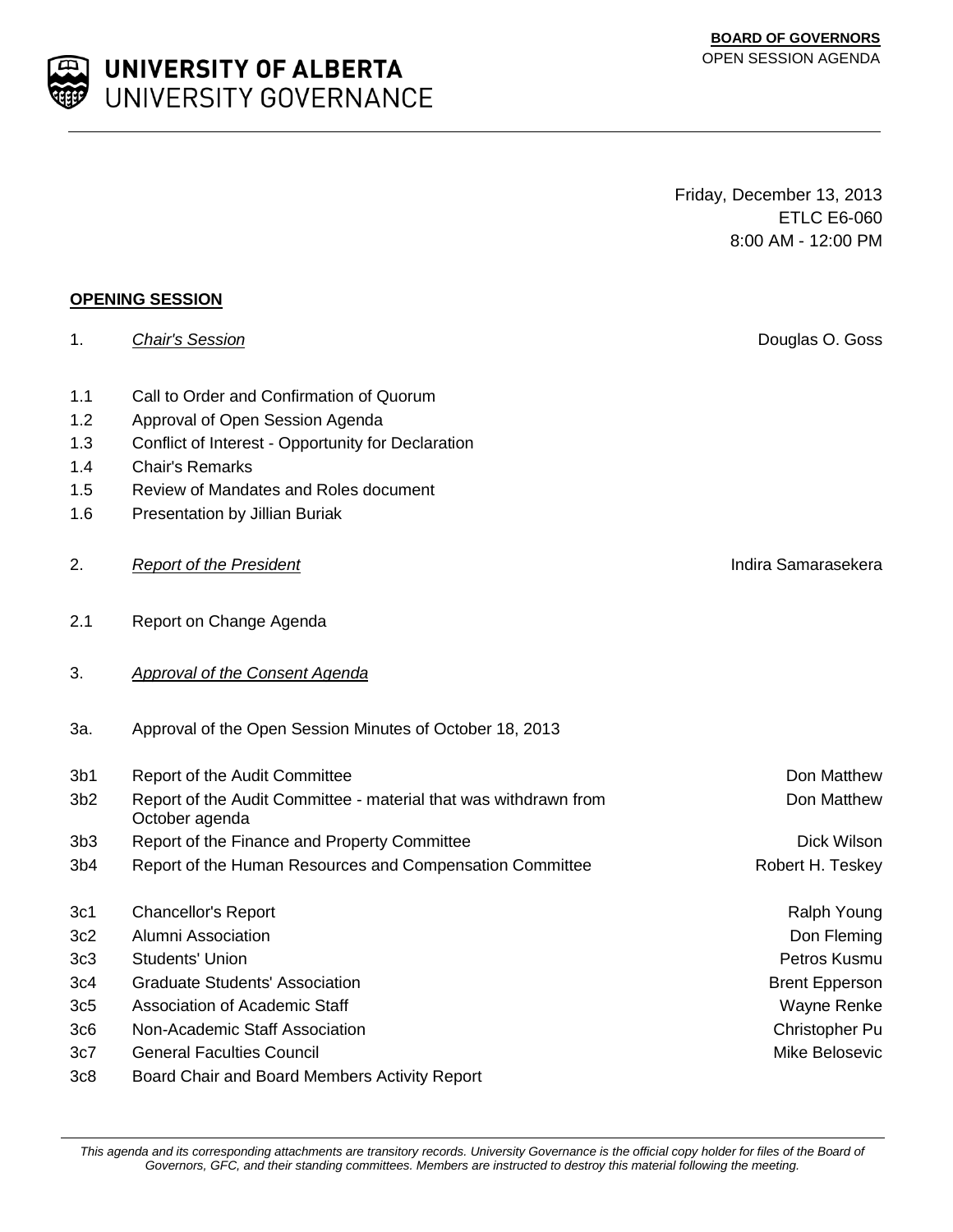### **ACTION ITEMS**

#### 4. *Report of the Finance and Property Committee*

| 4.1 | University of Alberta 2014-15 Tuition Fee Proposal                                                                                                                                                  | <b>Phyllis Clark</b><br>Martin Ferguson-Pell |
|-----|-----------------------------------------------------------------------------------------------------------------------------------------------------------------------------------------------------|----------------------------------------------|
| 4.2 | University of Alberta 2014-2015 Program/Course Differential Fee and<br>Market Modifier Fee Proposal                                                                                                 | Phyllis Clark<br>Martin Ferguson-Pell        |
| 4.3 | University of Alberta 2014-2015 International Tuition Fee Proposal                                                                                                                                  | <b>Phyllis Clark</b><br>Martin Ferguson-Pell |
| 4.4 | 2014-15 Residence Rate Proposal                                                                                                                                                                     | Don Hickey                                   |
| 4.5 | Proposed Rescinding of UAPPOL Indirect Costs of Research Policy<br>and Creation of New UAPPOL Indirect Costs of Research Procedure                                                                  | Lorne Babiuk                                 |
| 4.6 | Disposition of Land - Utility Corridor, 63 Avenue and 122 Street:<br><b>Resolution and Order in Council</b>                                                                                         | Don Hickey                                   |
| 4.7 | Envision Year 2 Management Borrowing Resolution - Order in Council<br>Required                                                                                                                      | Don Hickey                                   |
| 5.  | <b>Report of the Board Chair</b>                                                                                                                                                                    |                                              |
| 5.1 | Appointment of Board Safety Health and Environment Committee<br>member                                                                                                                              | Douglas O. Goss                              |
| 6   | <b>Report of the Board Human Resources and Compensation Committee</b>                                                                                                                               |                                              |
| 6.1 | Proposed Changes to the Search and Review Procedures for<br>President and the Search Procedure for President (Appendix A):<br>Committee for President Position Definitions and Eligibility (UAPPOL) | Robert H. Teskey<br>Marion Haggarty-France   |

## **REGULAR REPORTS**

7. *Other Business*

#### 8. *Reminder of Board Events*

La Bruyere-Eccles-MacLaren Dinner: February 6, 2014; University Budget Briefing: February 7, 2014; Board Members-Only Dinner: March 13, 2014; Next meeting date: Friday, March 14, 2014.

9. *Conclusion of Open Session*